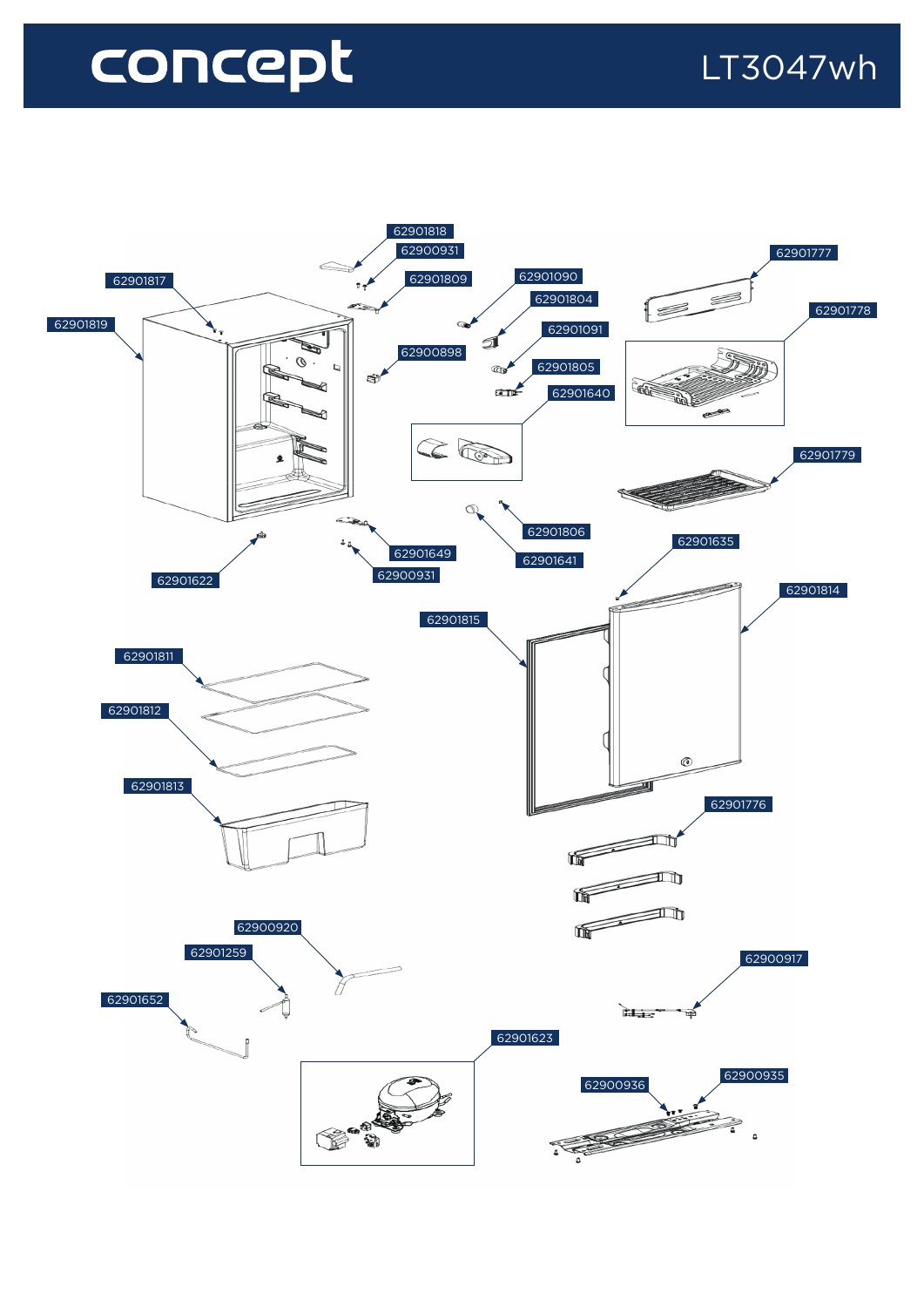## concept

## LT3047wh

| Concept kód | Český název                                                                                                   | Anglický název                                                                                                        |
|-------------|---------------------------------------------------------------------------------------------------------------|-----------------------------------------------------------------------------------------------------------------------|
| 62900898    | Spínač dveří LT3560bc, LT3560wh, LFT4560bc, LFT4560ss,<br>LFT4560wh, LFT2047bc, LFT2047wh, LT3047bc, LT3047wh | Sector-shaped switch LT3560bc, LT3560wh, LFT4560bc, LFT4560ss,<br>LFT4560wh, LFT2047bc, LFT2047wh, LT3047bc, LT3047wh |
| 62900917    | Napájecí kabel LT3560bc, LT3560wh, LFT2047bc, LFT2047wh,<br>LT3047bc, LT3047wh                                | Power cord LT3560bc, LT3560wh, LFT2047bc, LFT2047wh,<br>LT3047bc, LT3047wh                                            |
| 62900920    | Průběžná trubička LT3560bc, LT3560wh, LT3047bc, LT3047wh                                                      | Processing tubes LT3560bc LT3560wh, LT3047bc, LT3047wh                                                                |
| 62900931    | Uzavírací šroub LT3560bc, LT3560wh, LT3047bc, LT3047wh                                                        | Tapping locking screw LT3560bc, LT3560wh, LK6660ss, LK6460ss,<br>LT3047bc, LT3047wh                                   |
| 62900935    | Šroub LT3560bc LT3560wh, LT3047bc, LT3047wh                                                                   | Screw LT3560bc, LT3560wh, LT3047bc, LT3047wh                                                                          |
| 62900936    | Sestava šroubů LT3560bc LT3560wh, LT3047bc, LT3047wh                                                          | Screw assembly LT3560bc, LT3560wh, LT3047bc, LT3047wh                                                                 |
| 62901090    | Žárovka LFT4560wh LFT4560ss, LFT2047bc, LFT2047wh,<br>LT3047bc, LT3047wh                                      | Incandescent lamp LFT4560wh LFT4560ss, LFT2047bc, LFT2047wh,<br>LT3047bc, LT3047wh                                    |
| 62901091    | Objímka žárovky LFT4560wh, LFT4560ss, LT3047bc, LT3047wh                                                      | Lamp holder LFT4560wh LFT4560ss, LT3047bc, LT3047wh                                                                   |
| 62901259    | Dehydrační filtr LK6460bc, LK5455ss, LK5455wh, LT3047bc,<br>LT3047wh                                          | Dry filter LK6460bc, LK5455ss, LK5455wh, LK6660ss, LK6460ss,<br>LT3047bc, LT3047wh                                    |
| 62901496    | Podstava kompresoru LR2047bc, LR2047be, LR2047wh,<br>LT3047bc, LT3047wh                                       | Compressor mounting panel LR2047bc, LR2047be, LR2047wh,<br>LT3047bc, LT3047wh                                         |
| 62901622    | Nastavitelná noha (šroubovací) LTR3047bc, LTR3047be,<br>LTR3047wh, LFT2047bc, LFT2047wh, LT3047bc, LT3047wh   | Levelling feet LTR3047bc, LTR3047be, LTR3047wh, LFT2047bc,<br>LFT2047wh, LT3047bc, LT3047wh                           |
| 62901623    | Kompresor kompletní LTR3047bc, LTR3047be, LTR3047wh,<br>LT3047bc, LT3047wh                                    | Fixed speed reciprocating compressor LTR3047bc, LTR3047be,<br>LTR3047wh, LT3047bc, LT3047wh                           |
| 62901635    | Záslepka horního pantu dveří mrazničky LFT2047wh, LT3047wh                                                    | Hole cap door of freezer LFT2047bc, LT3047wh                                                                          |
| 62901640    | Ovládací panel termostatu (regulátoru teploty) LFT2047bc,<br>LFT2047wh, LT3047bc, LT3047wh                    | Temperature-control box LFT2047bc, LFT2047wh, LT3047bc,<br>LT3047wh                                                   |
| 62901641    | Knoflík termostatu (regulátoru teploty) LFT2047bc, LFT2047wh,<br>LT3047bc, LT3047wh                           | Screen printing knob LFT2047bc, LFT2047wh, LT3047bc, LT3047wh                                                         |
| 62901649    | Pant chladničky – dolní včetně nastavitelné nohy (šroubovací)<br>LFT2047bc, LFT2047wh, LT3047bc, LT3047wh     | Lower hinge adjust feet assembly LFT2047bc, LFT2047wh,<br>LT3047bc, LT3047wh                                          |
| 62901652    | Sací připojovací trubička ke kompresoru LFT2047bc, LFT2047wh,<br>LT3047bc, LT3047wh                           | Suction connection tube LFT2047bc, LFT2047wh, LT3047bc,<br>LT3047wh                                                   |
| 62901776    | Plastová police dveří chladničky-velká LT3047bc, LT3047wh                                                     | R large tray LT3047bc, LT3047wh                                                                                       |
| 62901777    | Dvířka mrazničky LT3047bc, LT3047wh                                                                           | Small door panel LT3047bc, LT3047wh                                                                                   |
| 62901778    | Výparník mrazničky LT3047bc, LT3047wh                                                                         | Component supplying non-fin evaporator LT3047bc, LT3047wh                                                             |
| 62901779    | Odkapavající tác mrazničky LT3047bc, LT3047wh                                                                 | Drain tray LT3047bc, LT3047wh                                                                                         |
| 62901804    | Držák objímky žárovky LT3047bc, LT3047wh                                                                      | Fixing plate LT3047bc, LT3047wh                                                                                       |
| 62901805    | Teplotní sensor chladničky LT3047bc, LT3047wh                                                                 | Ordinary type temperature controller LT3047bc, LT3047wh                                                               |
| 62901806    | Kryt šroubu chladničky LT3047bc, LT3047wh                                                                     | Insert pin LT3047bc, LT3047wh                                                                                         |
| 62901809    | Horní pant LT3047bc, LT3047wh                                                                                 | Upper hinge assembly LT3047bc, LT3047wh                                                                               |
| 62901811    | Skleněná polička chladničky – velká LT3047bc, LT3047wh                                                        | Glass shelf assembly of refrigerator - large LT3047bc, LT3047wh                                                       |
| 62901812    | Skleněná polička chladničky - malá LT3047bc, LT3047wh                                                         | Glass shelf assembly of refrigerator - small LT3047bc, LT3047wh                                                       |
| 62901813    | Zásuvka chladničky LT3047bc, LT3047wh                                                                         | Fruits and vegetables boxL T3047bc, LT3047wh                                                                          |
| 62901814    | Dveře chladničky LT3047wh                                                                                     | Refrigerator door assembly LT3047wh                                                                                   |
| 62901815    | Těsnění dveří chladničky LT3047wh                                                                             | Door gasket assembly of refrigerator LT3047wh                                                                         |
| 62901817    | Záslepka horního pantu dveří chladničky LT3047wh                                                              | Insert pin LT3047bc, LT3047wh                                                                                         |